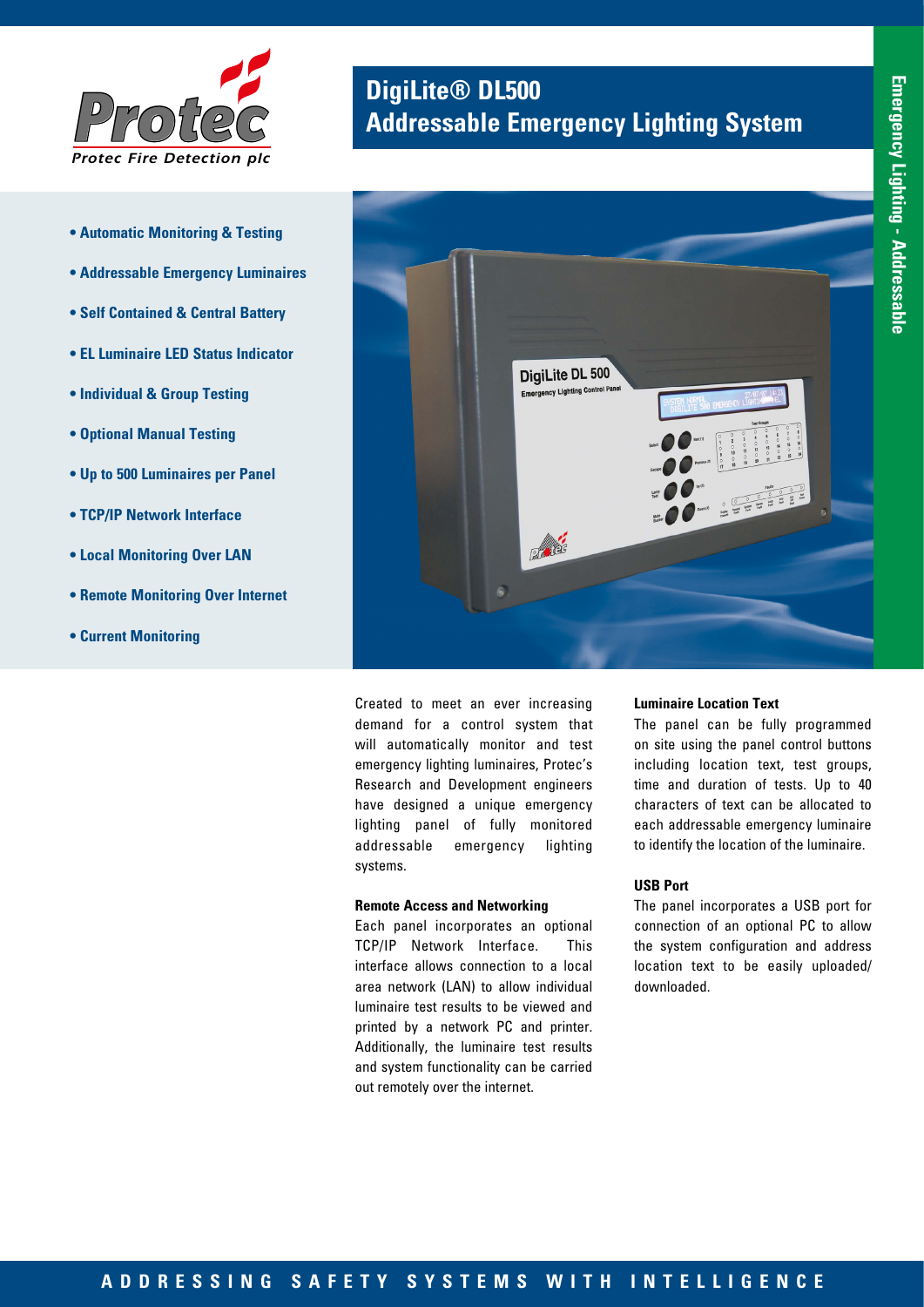## **Features**



## **KEY**

**Addressable Self Contained Emergency Luminaire**



**Addressable Slave Emergency Luminaire**



**Addressable Sub Circuit Monitored Interface**

## **The Control Panel**

- Automatic monitoring & testing to British & EC Standards.
- Each test, as described in the British Standards, is performed automatically by the panel.
- Grouping of addresses ensures the entire system is not tested simultaneously
- Each panel continously monitors the status of up to 500 luminaires - For mains healthy, charger status and battery connection; all fault monitored by a microprocessor, the system can test each individual luminaire, manually or automatically. Programming of test groups and timing of events can be performed on sites.
- Each luminaire is identified by its own unique address number - Each luminaire is fitted wih an interface along with switching and monitoring devices to enable communication with the panel.

• Self contained and slave emergency lighting -

a combination of slave and self contained luminaires can be connected to each control panel.

- Local lighting circuit monitoring for central battery systems containing non-maintained slave luminaires, the lighting sub circuits can be monitored for power failure, which when detected will operate all slave luminaires.
- Automatic testing is in accordance with BS 5266 standards available addresses are divided into maximum of 24 groups. Grouping ensures that the entire system is not tested simultaneously. Manual testing is via a user friendly keypad menu.
- Eliminates labour intensive manual testing all testing and monitoring is carried out at the control panel - no need to physically visit each luninaire.
- Integral 40 character liquid crystal display fitted to the panel. This gives a clear indication of every event, detailing the precise location of the luminaire concerned, along with the address number and test group, date and time LED indication is provided for 'mains healthy', 'test on', 'test failed', 'fault' and 'microprocessor fault'. The 'test failed' indicator operates when a test has revealed a fault.
- Optional printer an optional add on printer unit is available to give a hard copy printout of events.
- 2000 event memory an internal memory log may be recalled at any time for confirmation that the testing has been carried out.
- Wide selection of Protec addressable emergency luminaires including exit signs, power flood-lights, indoor and outdoor luminaires, flourescent and dihhroic conversion units.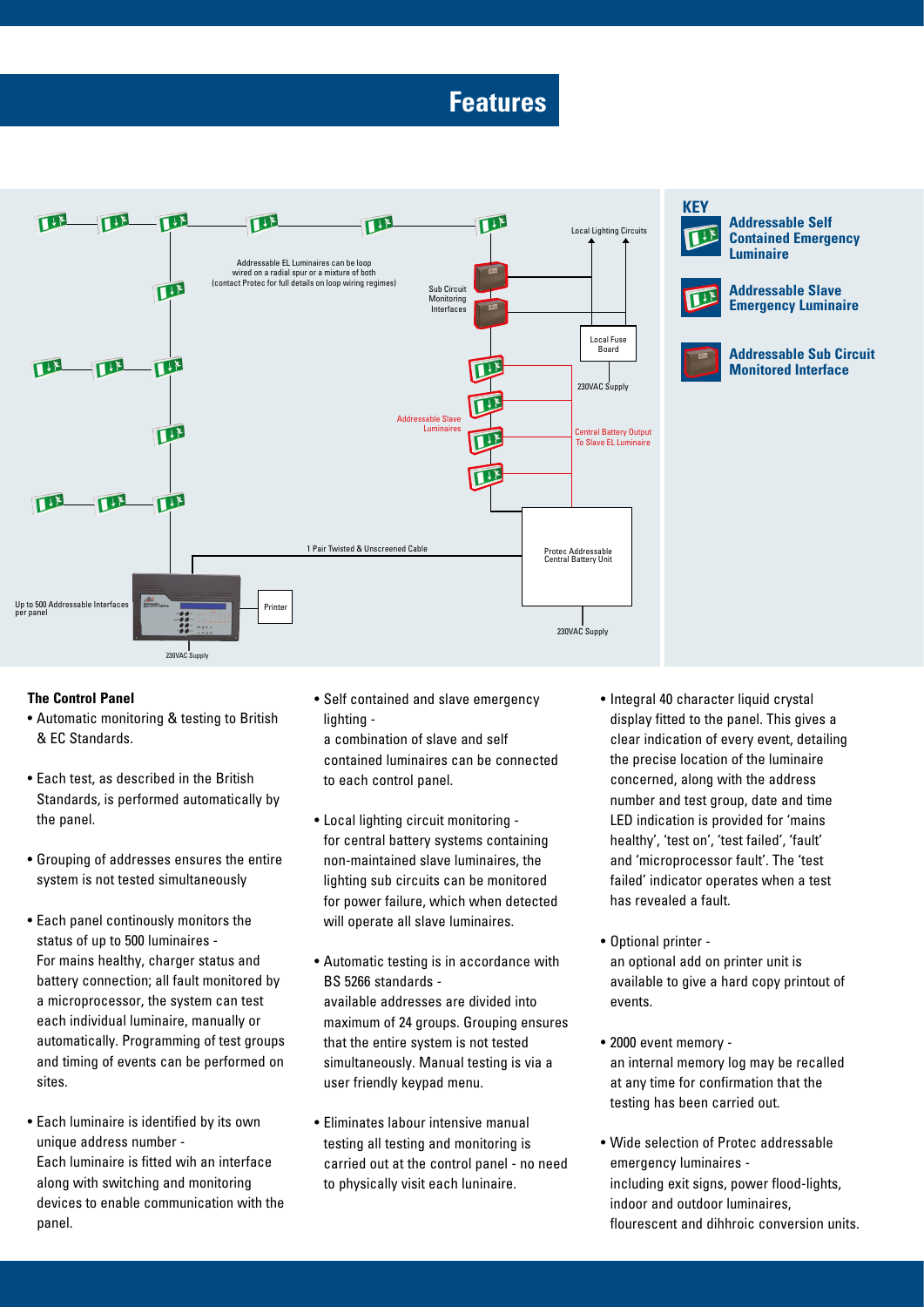# **Typical Luminaires**







Powerflood Luminaire



Contained Board



## **Example Network Topology**





Conversion Pack



Addressable Conversion Interface